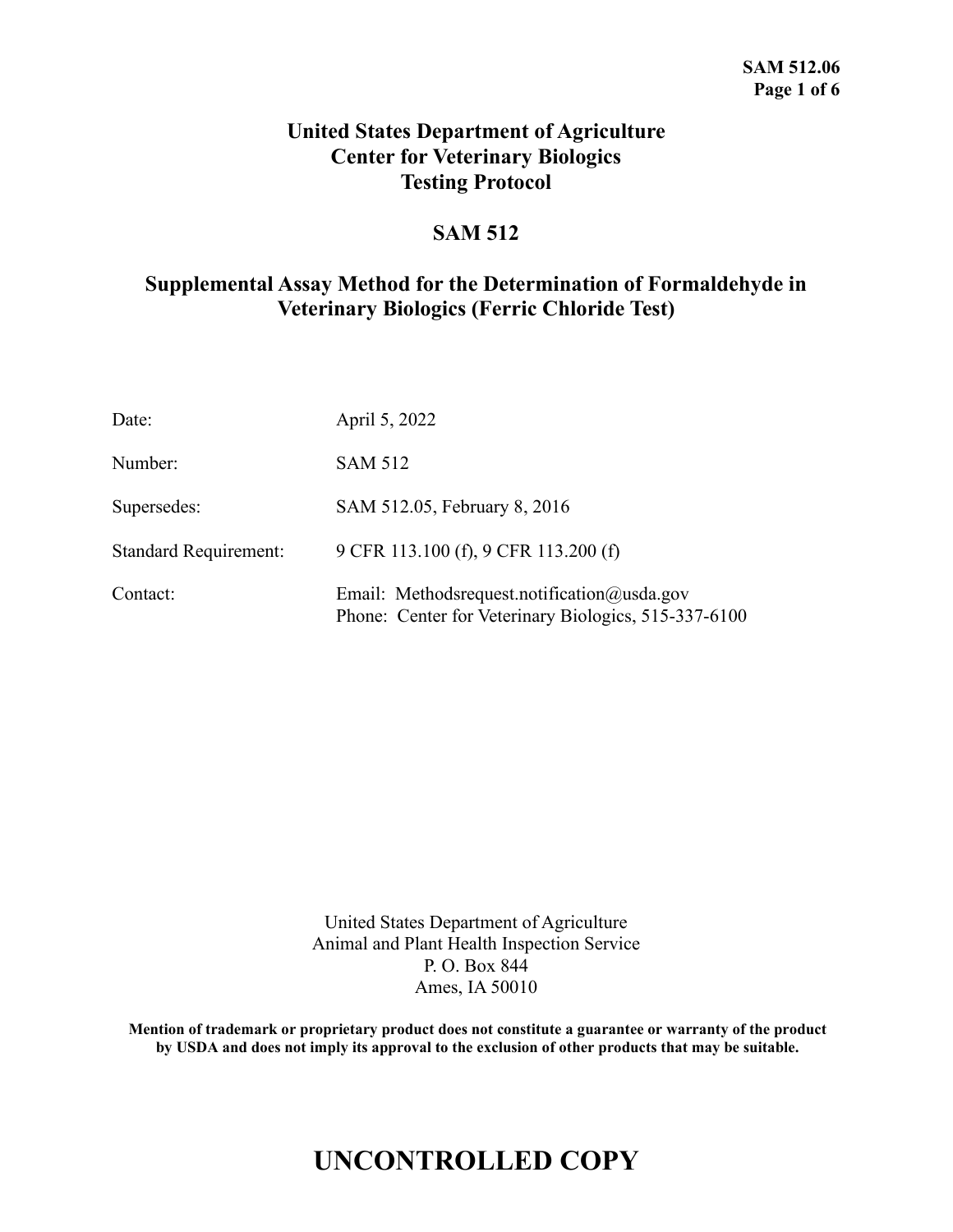## **Table of Contents**

- **1. Introduction**
- **2. Materials**
	- **2.1 Equipment/instrumentation**
	- **2.2 Reagents**
- **3. Preparation for the Test**
	- **3.1 Personnel qualifications/training**
	- **3.2 Preparation of Standards**
	- **3.3 Preparation of vaccines containing oil emulsion**
- **4. Performance of the Test**
- **5. Calculations and Interpretation**
- **6. Report of Test Results**
- **7. References**
- **8. Summary of Revisions**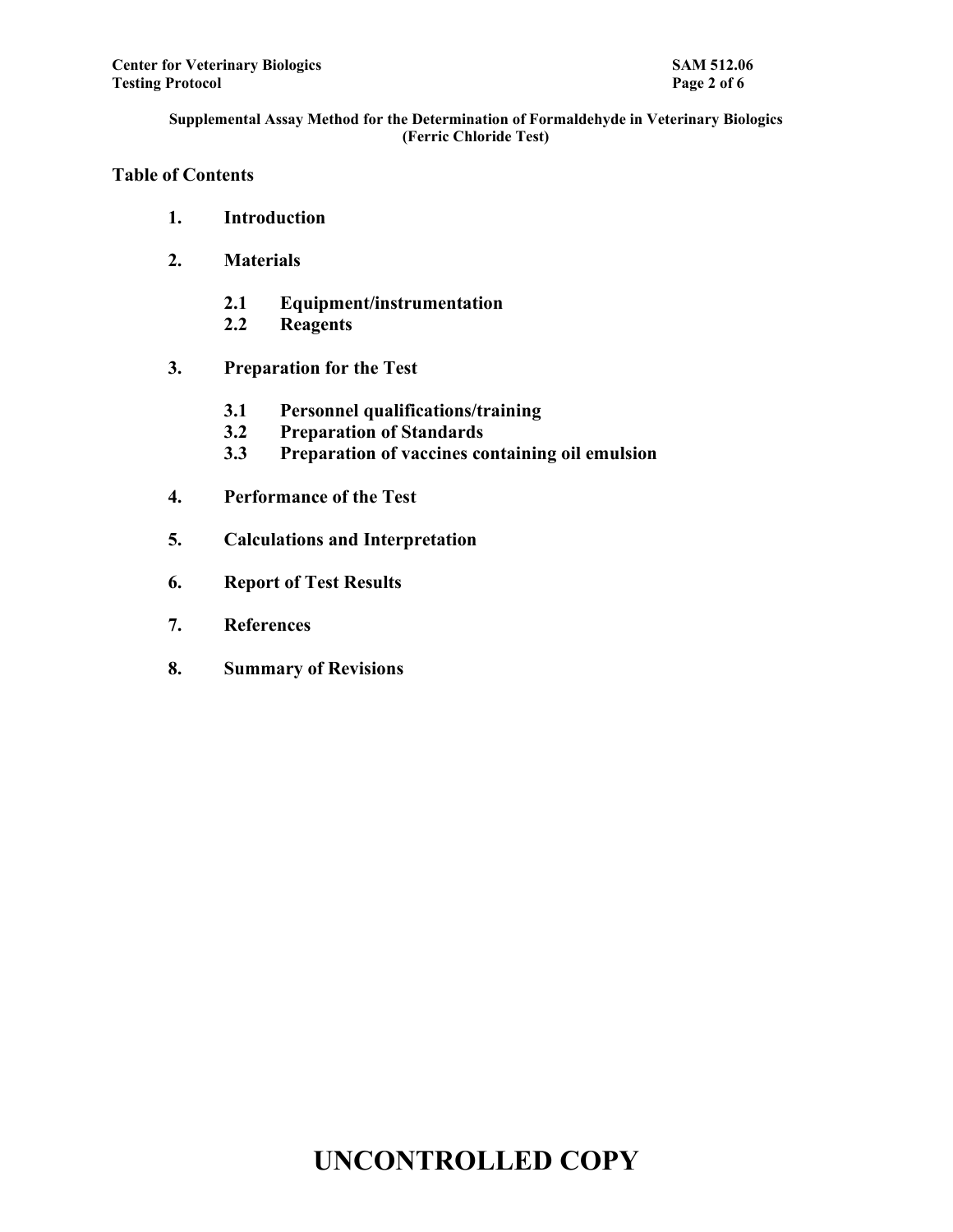### **1. Introduction**

This Supplemental Assay Method (SAM) describes how total formaldehyde is determined based on the reaction of formaldehyde with Methylbenzothiazolone hydrazone hydrochloride (MBTH). The method involves: a) the combination of MBTH and formaldehyde to give one product; b) the oxidation of excess MBTH to give another product; and c) the combination of these two to give a blue chromophore which is measured at 628 nm.

### **2. Materials**

## **2.1 Equipment/instrumentation**

Equivalent equipment or instrumentation may be substituted for any brand name listed below.

**2.1.1** Spectrophotometer with appropriate accessories, i.e., cuvettes

**2.1.2** Common laboratory apparatus and glassware – pipettes, pipettors with tips, screw cap tubes, Class A volumetric flasks, linear graph paper

### **2.2 Reagents**

Equivalent reagents or supplies may be substituted for any brand name listed below.

**2.2.1** Ferric chloride-sulphamic acid reagent. A solution containing 10 g/L of ferric chloride and 16 g/L of sulphamic acid*.*

**2.2.2** Methylbenzothiazolone hydrazone hydrochloride reagent. (MW 233.7). (CAS 149022-15-1). 3-Methylbenzothiazol-2(3H) one hydrazone hydrochloride monohydrate. An almost white or yellowish crystalline powder. mp: about 270°C*.* A solution containing 0.5 g/L.

## **WARNING: This solution is not stable and should be prepared fresh prior to testing.**

**2.2.3** Suitability for determination of aldehydes*.* To 2 mL of aldehyde-free methanol, add 60  $\mu$ L of a 1 g/L solution of propionaldehyde in aldehyde-free methanol and 5 mL of a 4 g/L solution of Methylbenzothiazolone hydrazone hydrochloride. Mix; allow to stand for 30 minutes. Prepare a blank omitting the propionaldehyde solution. Add 25.0 mL of a 2 g/L solution of ferric chloride to the test solution and to the blank, dilute to 100.0 mL with acetone R and mix. Measure absorbance of the test solution on a spectrophotometer at 660 nm in a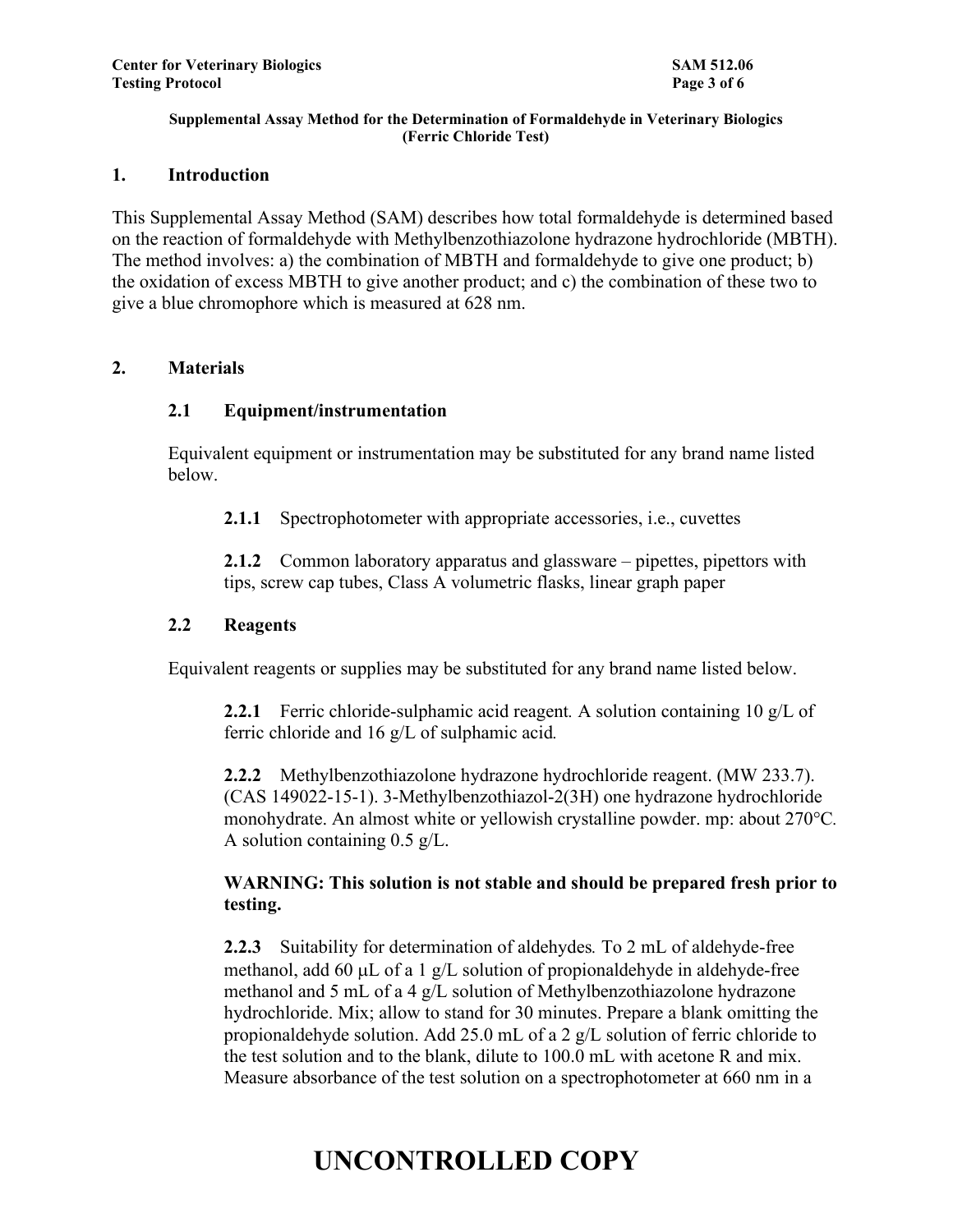1-cm cell using the blank as compensation liquid. The absorbance of the test solution must be greater than or equal to 0.62 absorbance units.

**2.2.4** Formaldehyde solution*,* containing not less than 34.5 percent w/v and not more than 38.0 percent w/v of formaldehyde  $(CH_2O)$ 

- **2.2.5** Isopropyl myristate*,* analytical grade
- **2.2.6** Hydrochloric acid (1 M), analytical grade
- **2.2.7** Chloroform*,* analytical grade
- **2.2.8** Sodium chloride (9 g/L and 100 g/L aqueous solutions), analytical grade
- **2.2.9** Polysorbate 20*,* analytical grade

## **3. Preparation for the Test**

## **3.1 Personnel qualifications/training**

Technical personnel must have experience or training in this protocol. This includes working knowledge of the use of general laboratory equipment and glassware; and specific training in the operation of the laboratory equipment listed in **Section 2**.

### **3.2 Preparation of Standards**

Prepare formaldehyde standards of 0.25, 0.50, 1.00 and 2.00 g/L by diluting formaldehyde solution (**Section 2.2.4**) with water in suitable volumetric flasks.

## **3.3 Preparation of vaccines containing oil emulsion**

If vaccine to be examined is an oil emulsion, the emulsion should be broken by a suitable method. The formaldehyde concentration in the aqueous phase should be measured. The following separation techniques have been shown to be appropriate.

**3.3.1** Add 1.00 mL of vaccine to 1.0 mL of isopropyl myristate and mix. To the mixture, add 1.3 mL of 1 M hydrochloric acid, 2.0 mL of chloroform, and 2.7 mL of 9 g/L sodium chloride*.* Mix thoroughly. Centrifuge at 15,000 g for 60 minutes. Transfer the aqueous phase to a 10-mL volumetric flask and dilute to volume with water. Use the diluted aqueous phase for the test for formaldehyde. If this procedure described fails to separate the aqueous phase, add 100 g/L of polysorbate 20 to the sodium chloride solution and repeat the procedure, but centrifuge at 22,500 g*.*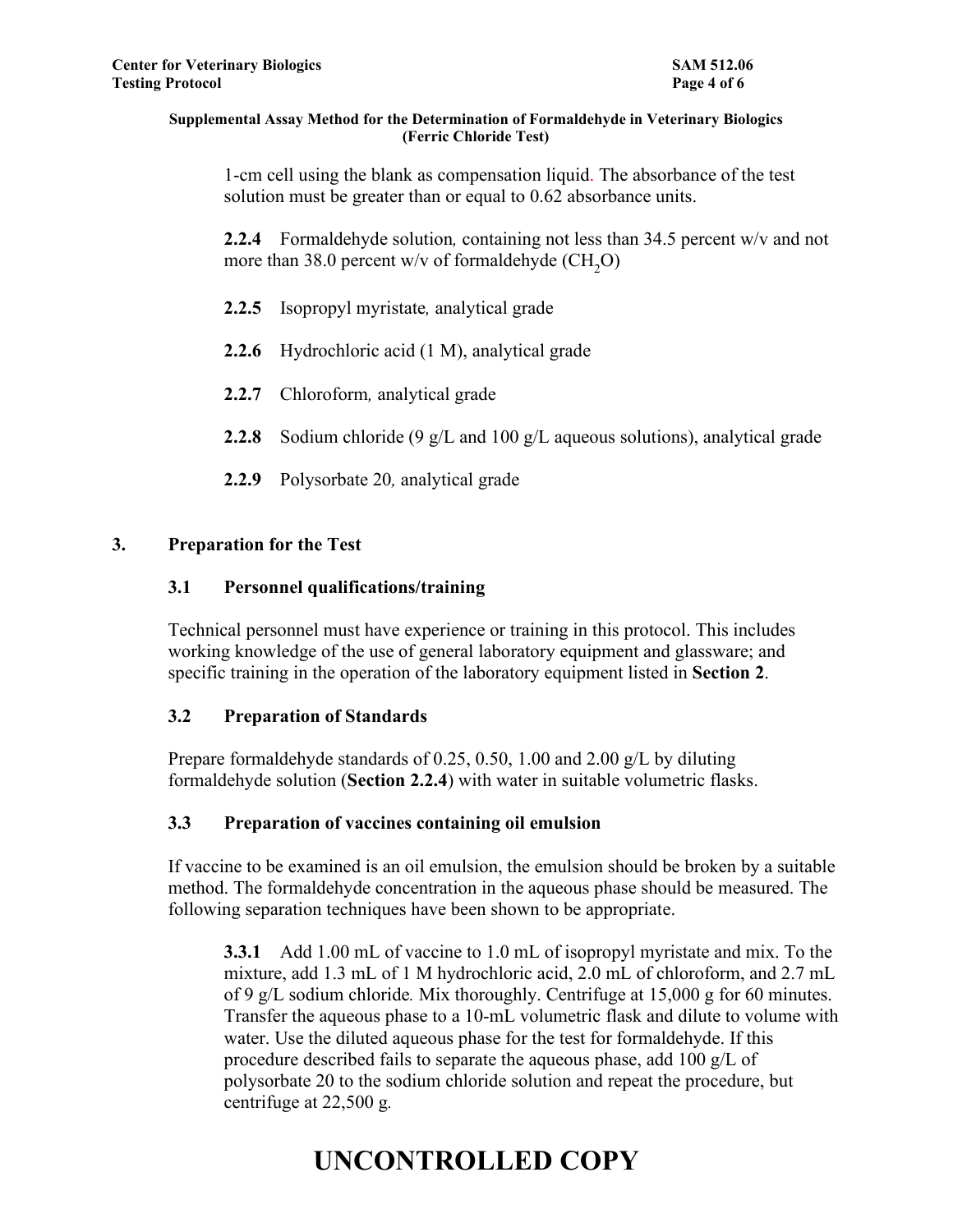**3.3.2** Add 1.00 mL of vaccine to 1.0 mL of a 100 g/L solution of sodium chloride and mix. Centrifuge at 1000 g for 15 minutes. Transfer the aqueous phase to a 10-mL volumetric flask and dilute to volume with water. Use the diluted aqueous phase for the test for formaldehyde.

**3.3.3** Add 1.00 mL of vaccine to 2.0 mL of a 100 g/L solution of sodium chloride and 3.0 mL of chloroform and mix. Centrifuge at 1000 g for 5 minutes. Transfer the aqueous phase to a 10-mL volumetric flask and dilute to volume with water. Use the diluted aqueous phase for the test for formaldehyde.

**Note: Volumes used for breaking emulsions are for the purpose of illustration. Volumes may differ subject to proportional adjustment of the volumes of other reagents used in the extraction process.**

## **4. Performance of the Test**

**4.1** To 0.50 mL of a 1 in 200 dilution of the vaccine to be examined (if emulsion, use 0.50 mL of a 1 in 20 dilution of the diluted aqueous phase), and to 0.50 mL of 1 in 200 dilution of each of the formaldehyde standards, add 5.0 mL of the Methylbenzothiazolone hydrazone hydrochloride reagent. Close the tubes, shake, and allow to stand for 60 minutes.

**4.2** Add 1 mL of ferric chloride-sulphamic acid reagent and allow to stand for 15 minutes.

**4.3** Measure absorbance of vaccines and standards on a spectrophotometer at the maximum at 628 nm in a 1-cm cell, using the reagent blank as compensation liquid.

## **5. Calculations and Interpretation**

Use linear regression to fit the standard curve; a valid standard curve has a coefficient of determination  $(R^2)$  equal to or greater than 0.97. If the standard curve is valid, calculate total formaldehyde concentration  $(g/L)$  by interpolation from the standard curve.

## **6. Report of Test Results**

Test results are reported following the current standard operating procedures.